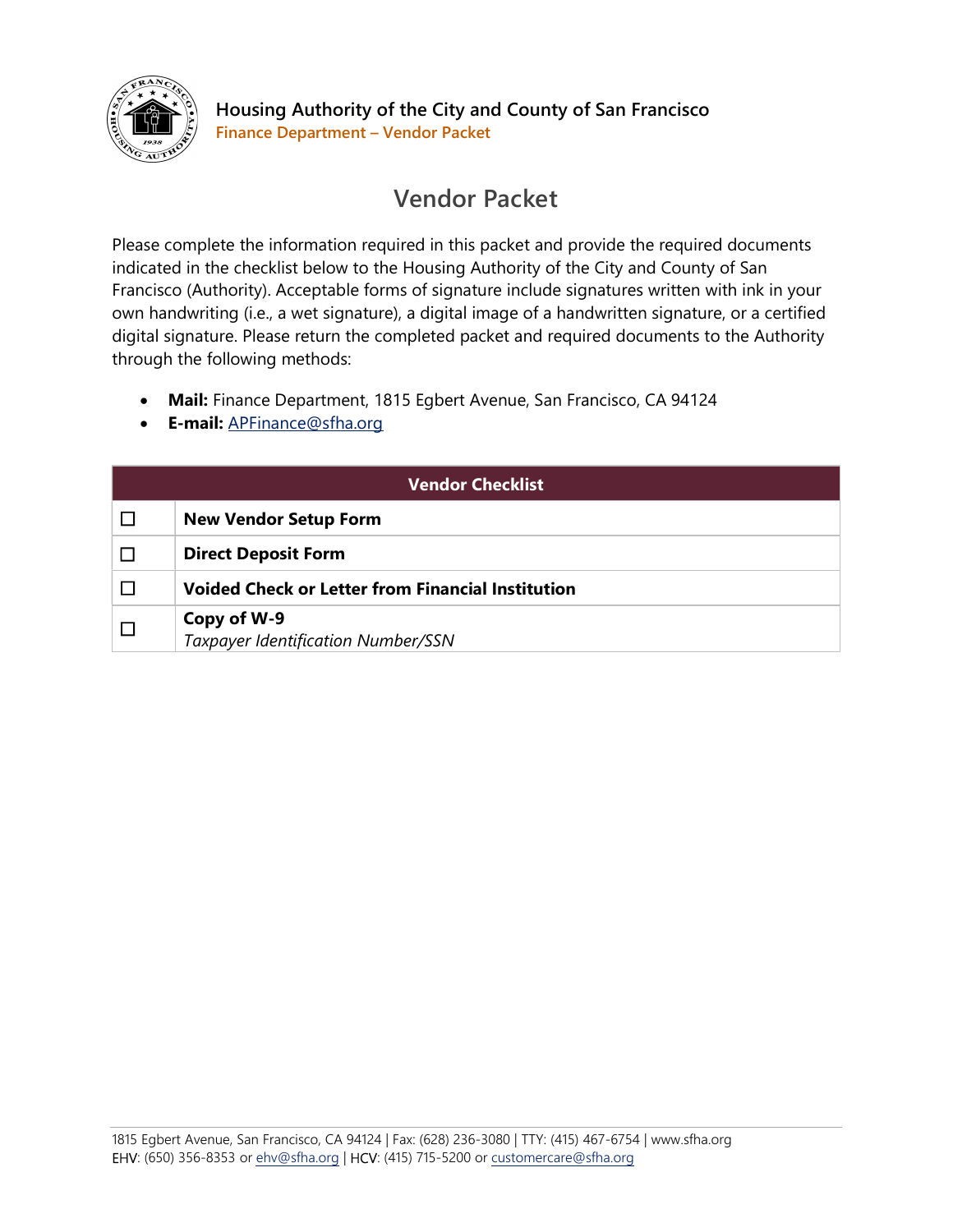

## New Vendor Setup Form

| <b>Vendor Information</b>             |                                            |  |  |
|---------------------------------------|--------------------------------------------|--|--|
|                                       |                                            |  |  |
| Company Name                          | Tax ID                                     |  |  |
|                                       |                                            |  |  |
| <b>Street Address</b>                 | City/State/Zip                             |  |  |
|                                       |                                            |  |  |
| E-mail Address                        | Phone Number                               |  |  |
| Payee Name                            | <b>Fax Number</b>                          |  |  |
|                                       |                                            |  |  |
| <b>Remit to Address</b>               | City/State/Zip                             |  |  |
| Please check one or more boxes below. |                                            |  |  |
| Minority-Owned Business (MBE)<br>H    | 1099 Vendor<br>Yes<br><b>No</b><br>ΙI<br>H |  |  |
| Woman-Owned Business (WBE)            |                                            |  |  |
| <b>Small Business</b><br>$\mathsf{L}$ |                                            |  |  |
| <b>Authority Authorization</b>        |                                            |  |  |
|                                       |                                            |  |  |
| Requestor's Signature                 | Date                                       |  |  |
| <b>Print Name</b>                     | Title                                      |  |  |
|                                       |                                            |  |  |
| <b>Business Purpose:</b>              |                                            |  |  |
|                                       |                                            |  |  |